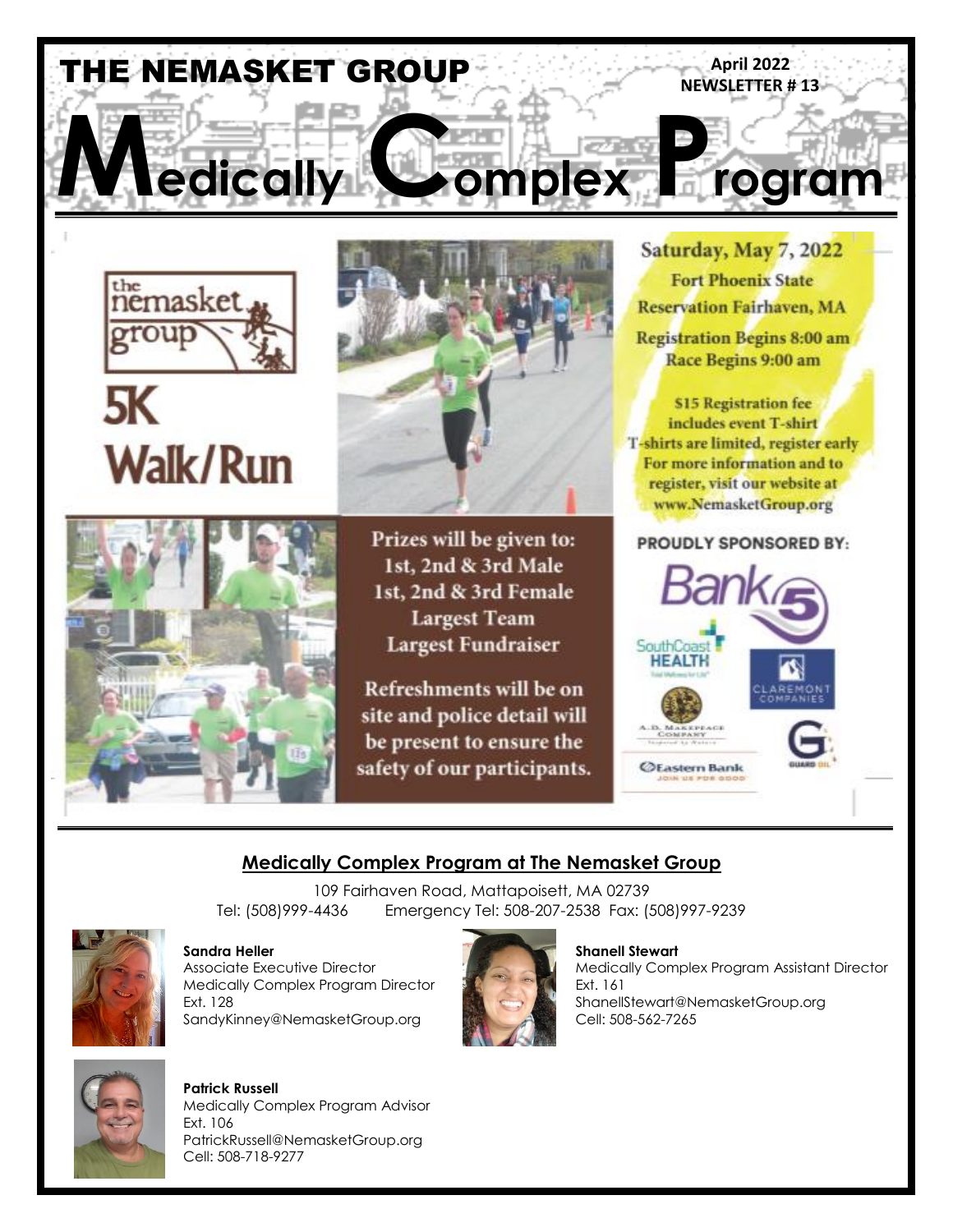# **Climbing the Emotional Caregiving Mountain**

https://complexchild.org/articles/2020-articles/fall/climbing-caregiving-mountain/

### BY JENNIFER KING

*You keep putting one foot in front of the other, and then one day you look back and you've climbed a mountain. – Tom Hiddleston*

One day, several years ago now, I was in the grocery store feeling totally overwhelmed and exhausted. I had just picked up some medicine from the pharmacy for my son, and I was sort of walking aimlessly with a long list of grocery items we needed. Then suddenly I came to a complete stop in the middle of an aisle.



I just felt I could not go on anymore. I stood there for a few moments. My head hanging down, my eyes closed. I slowly opened my eyes and I saw my feet and I thought, just keep putting one foot in front of the other. That's all I need to do. Those words helped me get through that grocery visit and so much more throughout the years since.

I recently ran across the above quote by Tom Hiddleston and I realized I've been climbing a mountain all these years and didn't even know it. It gave me a sense of accomplishment and a moment to pause and reflect on how far we have come.

#### **CIRCULAR EMOTIONS**

I have been caregiving for 13 years now. My son is severely disabled and medically complex with an unknown type of mitochondrial disease. As hard as things have been, and as hard as they are now, they will only continue to get harder because this disease will continue to progress. I remember when he was a year old rocking him to sleep for his nap. He was so tiny, and I just wanted to wrap my arms around him and protect him from all that was to come. Telling myself, "as hard as this is now, it will only get harder."

#### And it has.

I have been through many emotional ups and downs these past 13 years. Periods of relative stability, periods of complete chaos. Periods of grief, pain, anger, fear, joy, love, happiness, contentment. Periods of acceptance. Periods of rebellion. From appreciating how lucky I am to experience this incredible journey we are on, to wondering when I will get my life back.

And what does "my life" even look like now? Would I even know what to do with myself after being totally devoted and self-sacrificing to my son for so long?

What I have realized though is that the emotional journey of caregiving is circular, and seemingly, at least for me, the circles extend out wider with each passing year. This journey is not linear. We do not pass through one stage, enter the next and leave the previous one completely behind. We circle through all stages, all emotions, again and again.

Some stages I recognize and have become very familiar. Other stages are new and alien, knocking me down and taking my breath away. I have much longer periods of acceptance and contentment than I used to have. I think, "okay, I've got this, I know how to handle this." Then out of nowhere, rebellion sneaks back in and I lose myself in the grief and pain all over again. And unfortunately, while there are longer periods of contentment and acceptance as the years pass, when the rebellion stage hits, it seems to hit harder and deeper than before.

*…continued on page 3*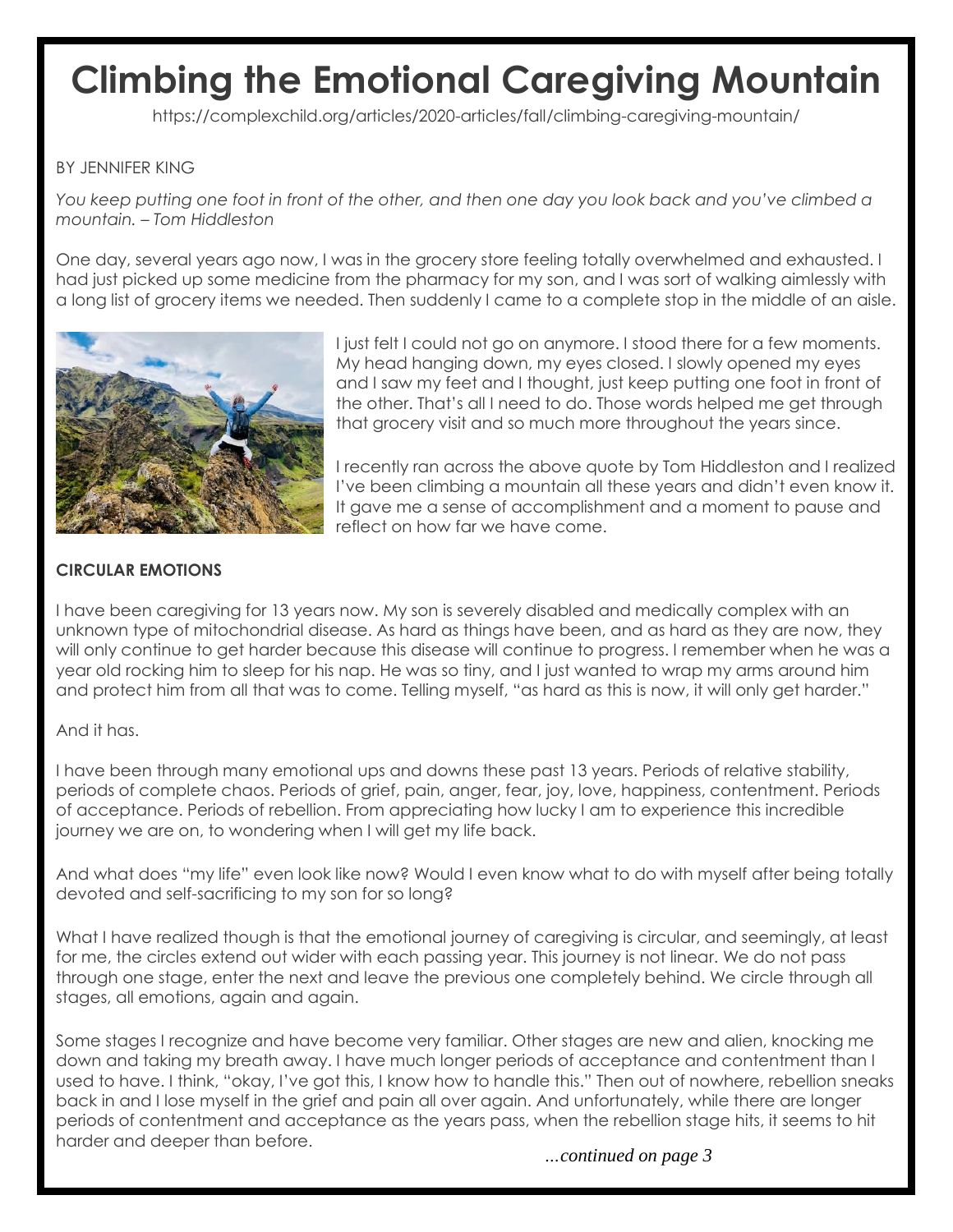#### *…continued from page 2*

Caregiving is a complex emotional journey that can only be truly understood by experiencing it. Outsiders would be shocked by the thoughts and feelings caregivers have. We wonder how much longer we can keep doing this, then feel guilty because the only way "this" comes to an end is through the demise of our child. And how terrible that makes us feel, as it is the absolute last thing we want to happen. And yet, we can't help but feel we want our life back. We are only human, after all.

We are running a marathon intermixed with sprints with no end in sight. We are exhausted in our bones, our souls, to the very essence of our being.

The love, though. The love is amazing. So is the joy and happiness. I have come to the realization that there are no words, nor is there any form of measurement that can accurately describe the love I have for my son. It is a love beyond words and measure. I do feel incredibly lucky to be living this life. To experience this amazing journey. When my son smiles, we say "all is right in the world." And he smiles a lot. We are lucky with that. He's never said a word, but he has a beautiful smile and an infectious laugh. It makes my heart sing. There is nothing else like it.

### **MINDFULNESS**

One way I have chosen to manage the emotional journey of caregiving is to practice mindfulness. I meditate very early every morning before anyone else is awake and attempt to be in the present moment throughout the day, particularly when I am providing direct hands-on care to my son. This helps me better deal with the wide-ranging emotions that pop up. It helps slow things down and makes me more patient while I provide care. It gives me a stronger source of resilience and helps me to be better able to respond to situations instead of reacting to them. It has been a lifesaver for me.

Part of this journey includes getting knocked down by our emotions. A lot. I have found that through the years when I have gotten knocked down, I quickly get up, dust myself off, and resume my normal activities as soon as possible. And most of the time there is no choice. My child's needs still need to be met.

What I am finding now is that I think too many times I have picked myself up too quickly and not let myself really feel the emotions involved. Once I get knocked down now, I try to let myself stay there for a few moments. I take a look around and really feel what I am feeling and how it feels in my body and get a better understanding of it before picking myself up, dusting myself off, and going on as before.

I think this is a healthier way of dealing with emotions than rushing through them hurriedly, thinking we will deal with them later, or that they don't matter. Otherwise, when all those stuffed up emotions do catch up with us, we will be knocked down all the harder the next time. Being able to recognize what we are feeling and observe it and really let ourselves feel it helps to move on from it quicker and in a healthier way. It is not an easy thing to do, and sometimes we literally do not have the time, but bringing awareness to our emotions at any level is helpful.

Caregiving is one of the hardest jobs there is. It is relentless and difficult and rewarding, all at the same time. Emotions range from the highest of highs, to the lowest of lows, and everywhere in between, often just within moments of each other.

But no matter how hard this journey is, we keep doing it. We keep going. When it is our child, we have no choice. We will go to the ends of the earth and the outer reaches of the universe to take care of our child. And along the way we will experience every emotion imaginable and some unimaginable. It's all part of the journey. Embrace it.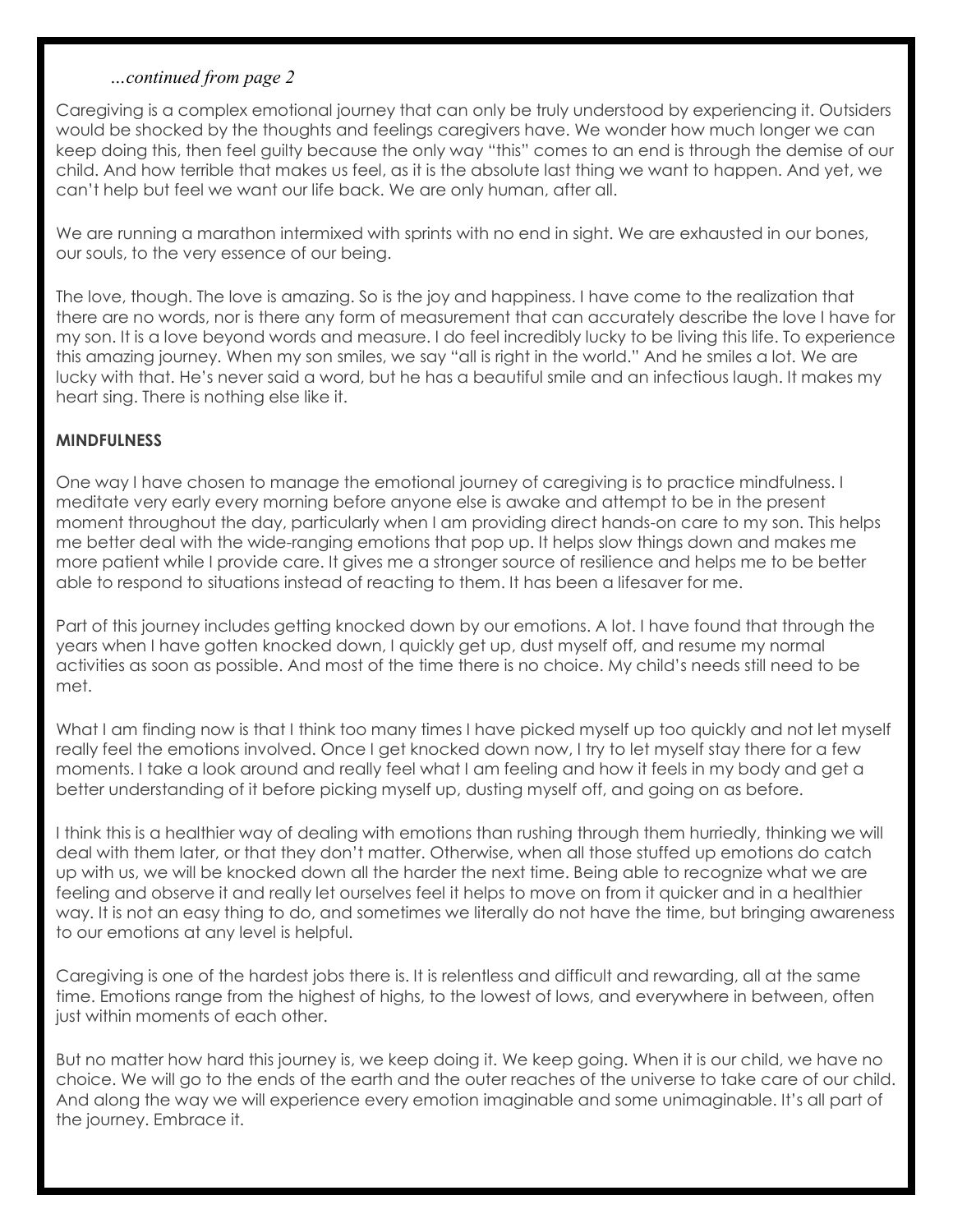# **MA Adult Literacy Hotline 800-447-8844 Mass.gov/edu/literacyhotline**

# **What is literacy?**

Literacy is more than reading and writing. Literacy includes computing, solving problems, using technology, evaluating and using information, and participating fully at home, at work, and in the community. Literacy helps people develop their knowledge and potential. It also helps people to set and achieve their personal, educational, and career goals.

## **What is the Massachusetts Adult Literacy Hotline?**

The Massachusetts Adult Literacy Hotline is a statewide information and referral service that connects adult learners and volunteers to local programs. These programs provide:

- Basic reading, writing, and math instruction.
- Preparation for the GED or HISET high school equivalency tests.
- English classes (ESOL)
- Preparation for the U.S. Citizenship test.
- Transitions to college.

In addition, the Hotline can help adult learners and workers find:

- Vocational/job training.
- Career centers.
- State-licensed childcare providers.

#### **How does the Hotline work?**

First, call the free Massachusetts Adult Literacy Hotline at 1-800-447-8844. Our operators speak English and Spanish, and have access to interpreters for many other languages.

The Hotline operator will provide you with the names and phone numbers of several programs in your area that might be appropriate for you. Next, call the local programs for more detailed information about their services.

Or, go to the free website at [www.mass.gov/edu/literacyhotline](http://www.mass.gov/edu/literacyhotline) to search for a program, career center, or state=licensed childcare provider.

## **Where are services provided?**

The Hotline includes more than 300 programs around the state – community based organizations, public schools, libraries, churches, and community colleges – each with its own philosophy, program design and methodology.

## **Who should access the Massachusetts Adult Literacy Hotline?**

- Adults who want to improve their math, reading and writing skills, learn English, prepare for the GED or HISET high school equivalency test, transition to college or job training, find a career center, or find childcare for times when they are in class.
- Volunteers who are interested in giving their time and skills to adult literacy programs and students.
- Allies such as employers, health care providers, social service case-workers, and counselors who want to obtain referrals for their clients.

Digale que contacte a la Linea de Información de Educatión de Adultos de Massachusetts 1-800-447-8844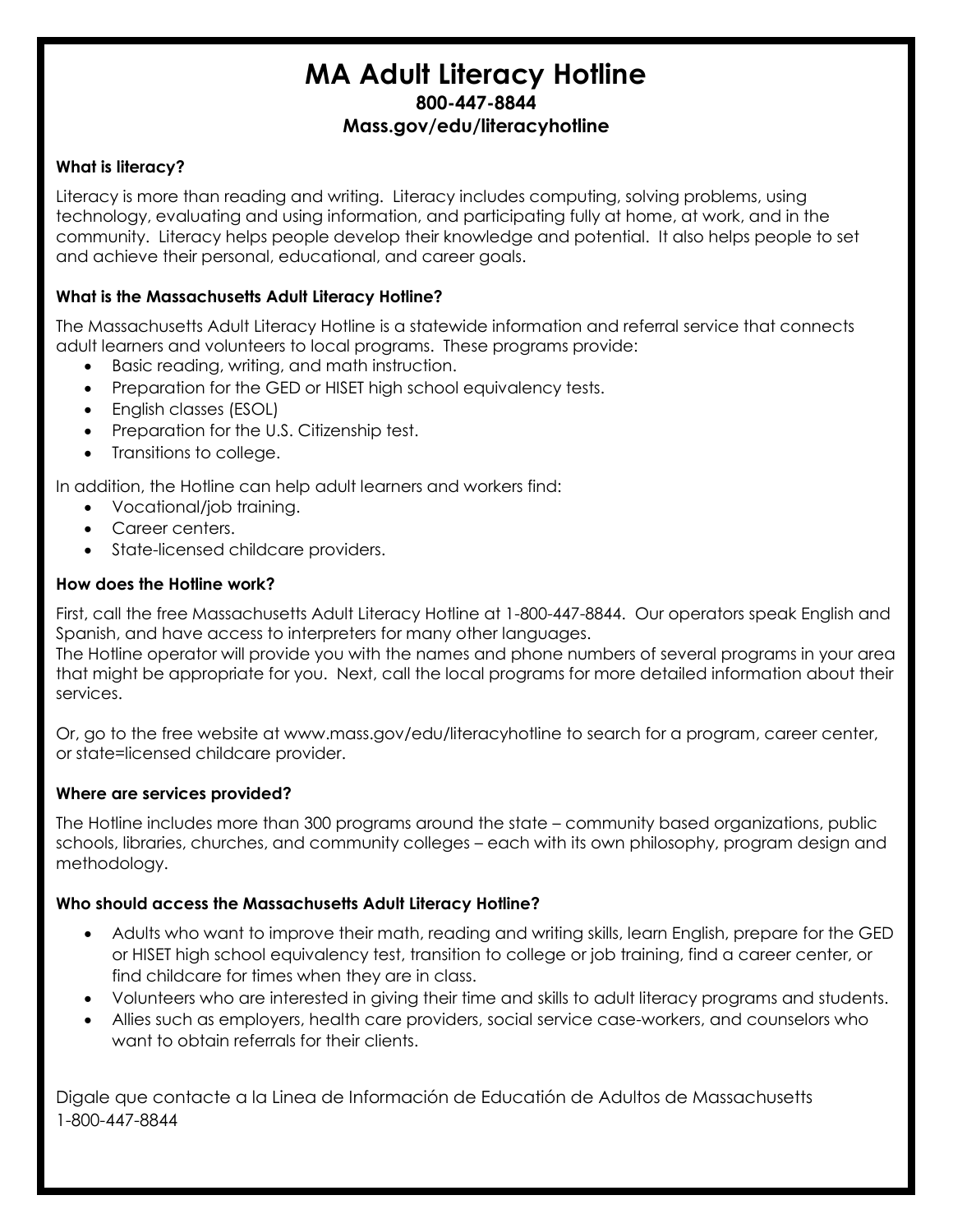# **FEDERATION FOR CHILDREN WITH SPECIAL NEEDS**

INFORMING, EDUCATING, EMPOWERING FAMILIES

# **FEDERATION PROGRAMS AND SERVICES**

# **Special Education Center**

Provides support, information, training and workshops statewide related to special education to families of children with special needs. Projects include:

- Parent Training and Information Center (PTIC)
- LINK Center/Transition
- Community Outreach and Empowerment Project
- Parent Consultant Training Institute

# **Family Support Center**

Provides parent to parent support for families who have children with a wide variety of special health care needs and/or disabilities. Projects include:

- Family TIES of Massachusetts
- MassCARE
- Project Launch/My Child
- Pathways for Parents

# **Heath Advocacy Center**

Provides heathcare information and support to families of children with special needs, and programming that helps build capacity for family partnerships between managed care organization and parents. Projects include:

- Mass Family Voices
- Family-to-Family Health Information Center
- Mass Family Voices collaborates with Massachusetts' Children's Health Insurance Program Reauthorization Act (CHIPRA)

# **Family and Community Engagement Center**

Offers education improvement services to districts and schools in Massachusetts, and trains community volunteers to act as educational decision-makers for students whose parents are not available. Projects include:

- Family and Community Engagement Team
- Recruitment Training and Support Center for Special Education Surrogate Parents
- The Family and Community Engagement Center

# **Parent-Professional Leadership Center**

Focuses on activities that help build collaborative relationships among key education stakeholders. Projects include:

- Massachusetts Association of Special Education Parent Advisory Councils
- Advancing Parent-Professional Leadership in Education
- Massachusetts FOCUS Academy Graduate level professional development courses for school personnel
- The Partnership Project

# **How to Contact the Federation for Children with Special Needs**

Toll Free: 800-331-0688 info@fcsn.org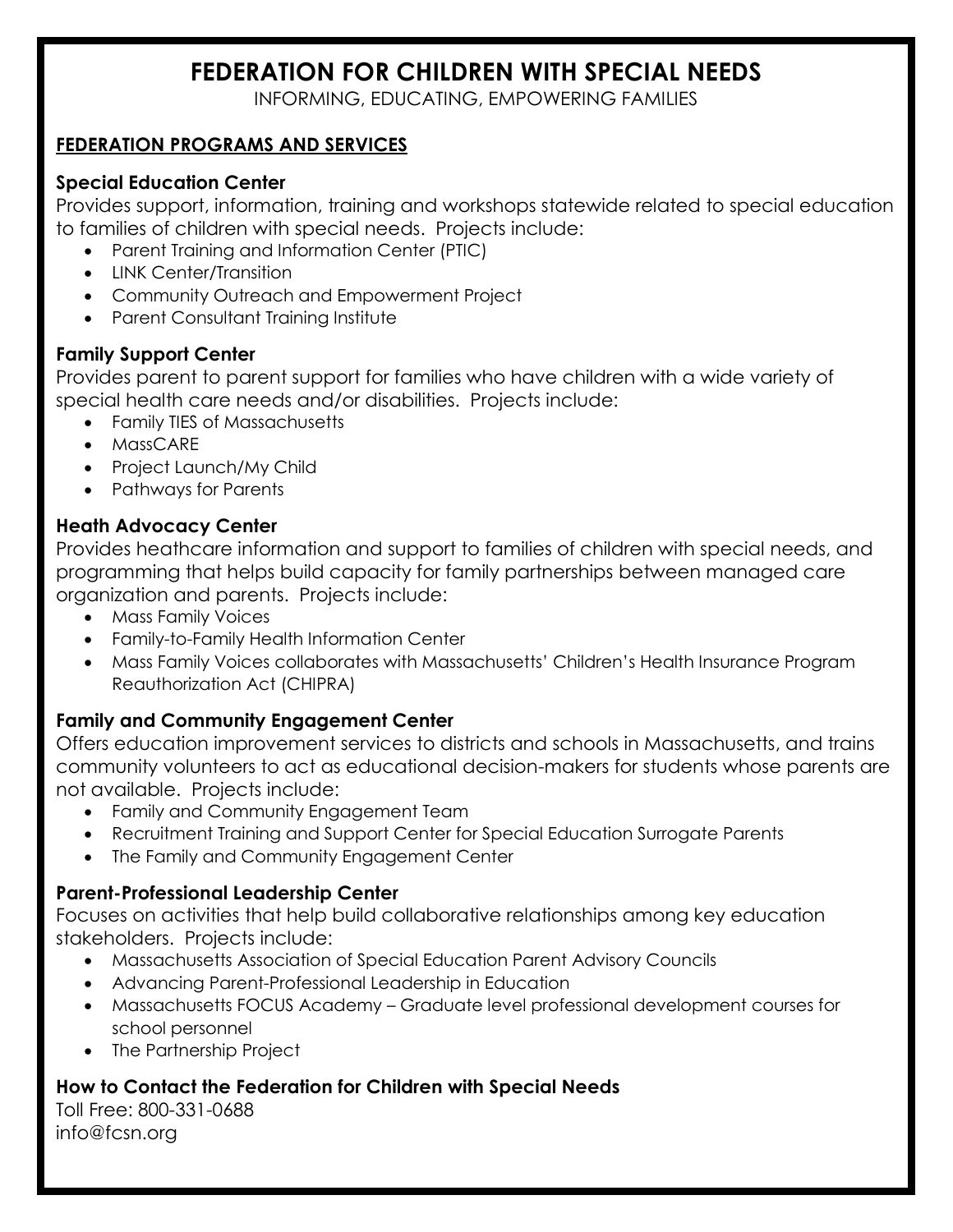

For children, schools, and parents

- · Child-centered
- Appropriate program
- Trust-based

SpedEx Consultation is a dispute resolution option available in certain cases after an IEP has been rejected, or if a mediation or hearing request has been filed. We help families and schools resolve disputes concerning free and appropriate public education (FAPE) or the least restrictive environment (LRE).

SpedEx Consultation is an on-going experimental project, funded through the 2020-2021 school year. Requests for this option may be made after an IEP has been rejected, or if mediation or a hearing request has been filed. Requests will be accepted on a first-come, first-served basis. SpedEx is funded by the Massachusetts Department of Elementary and Secondary Education (DESE). However, SpedEx operates independent of the DESE.

#### **SpedEx Consultation is…**

- designed to assure that a child receives a free appropriate public education (**FAPE**) in the least restrictive environment (**LRE**);
- voluntary and will build trust between parents and schools;
- expedient

SpedEx provides a jointly agreed-upon independent SpedEx Consultant to review evidence and advise the parties on a program to provide FAPE and LRE **so they may resolve their own dispute**.

#### **Key Features**

- Use of an independent, neutral SpedEx Consultant jointly agreed-upon by **parent and school, whose fee will be paid by the DESE**
- Decision made through joint school-family knowledge and cooperation
- Placement of student, by agreement within 30 days, with optional post-placement observation by Consultant

#### *Is SpedEx Consultation appropriate for my situation?*

Are the school district and the parent...

- 1. Disputing whether the district's proposed IEP offers a FAPE in the LRE?
- 2. Disputing what services the child needs in order to receive a FAPE in the LRE?

If you answer "Yes" to either of these questions, your case is likely eligible. There must be a rejected IEP, or mediation or a hearing must be scheduled.

You may consult the [SpedEx Consultation Administrator](https://spedex.squarespace.com/contact) at any time.

#### **SpedEx Consultation Timeline**

Please read "SpedEx During Covid" on the Policies page.

*SpedEx is Fast!*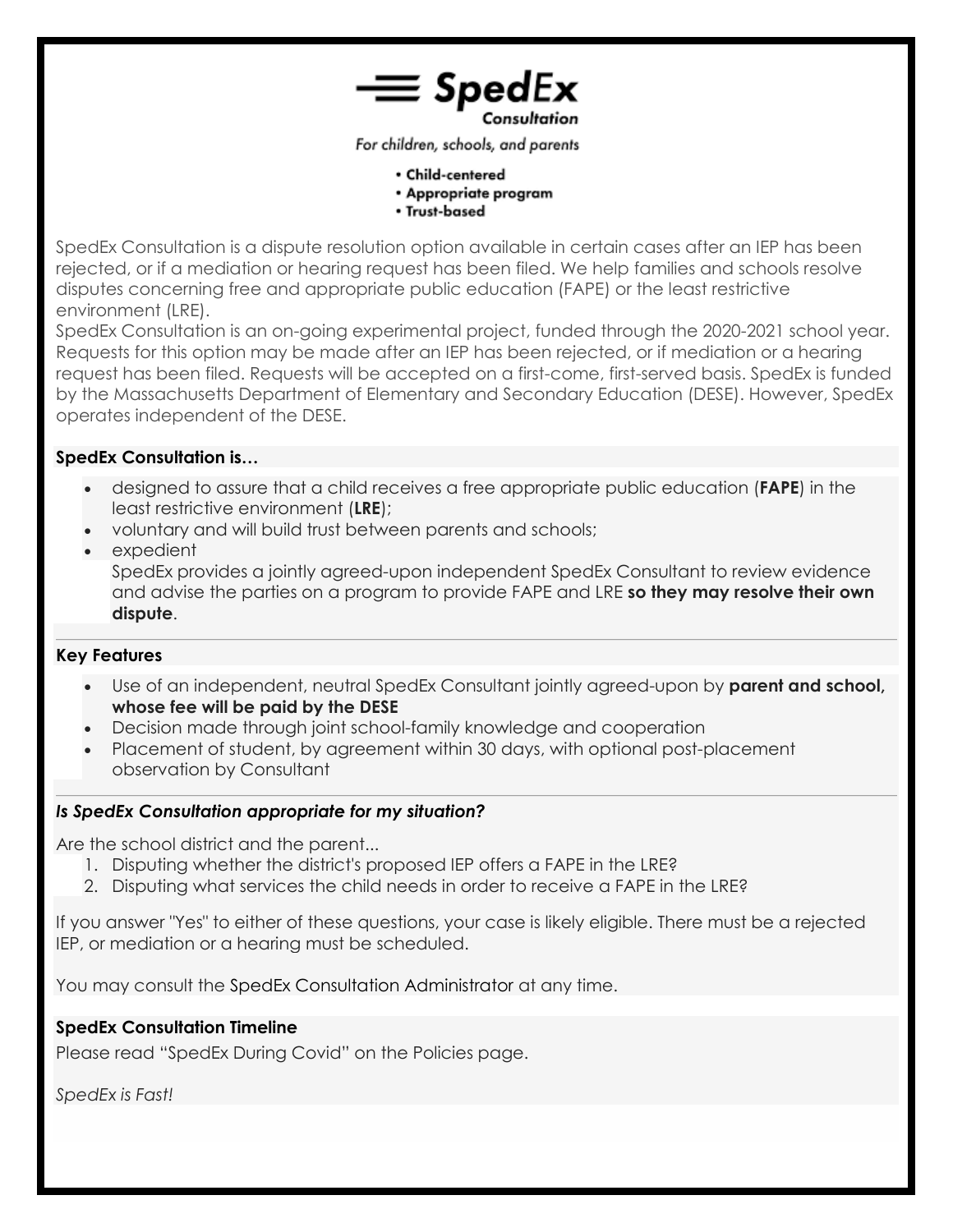# **Gratis para las escuelas, familias**

SpedEx is fananciado por el Departamento de Educación Primaria y Secundaria de Massachusetts (Massachusetts Department of Elementary and Secondary Education DESE)

Para más información

o

Para preguntar sobre cómo comenzar SpedEx:

Por favor mande un email ad administrador del programa David Scalon en Boston College [David.scalon@bc.edu](mailto:David.scalon@bc.edu)



También, visite a http://spedexconsultation.com

# **Project RIDE "Tune Up" Day**



# **Springfield**

**April 24th & 25th, 2022**

**In-person at the JCC Springfield.**

**Fees apply, registration is required to** www.kehillah-sjcc.org/projectride/ or contact (413) 739-4715 (ask for Project RIDE) or email tedwards@springfieldjcc.org

- Project RIDE stands for Recreation, Independence, Development and Equipment.
- **Tune Up Day –** The JCC will offer a tune-up day for those trikes that are in need of repair, to fit riders who might have grown out of their current trike, and to offer trikes to new riders. Call or email to reserve your spot.

## **COVID-19 Protocols (these protocols are form 2021. Please check with the JCC for the updated 2022 protocols).** This is NOT a mandatory event and due to the safety protocols that are in place at the J.

\*There will be an option for the rider and family member or caregiver to take a ride around the J campus once the tune-up is complete. Signs will be posted.

- Only 1 family member/care giver can attend the tune-up with the rider
- Masks must be worn at all times
- Complete the Springfield JCC COVID screening form prior to arrival (1 for the rider and 1 for the caregiver in attendance)
- Agree to non-contact temperature check upon arrival
- Please follow the signs in the Converse St. parking lot at the J
- Stay in your car until the COVID screening form is complete and collected and the temperatures are recorded
- Maintain 6 feet social distancing at all times